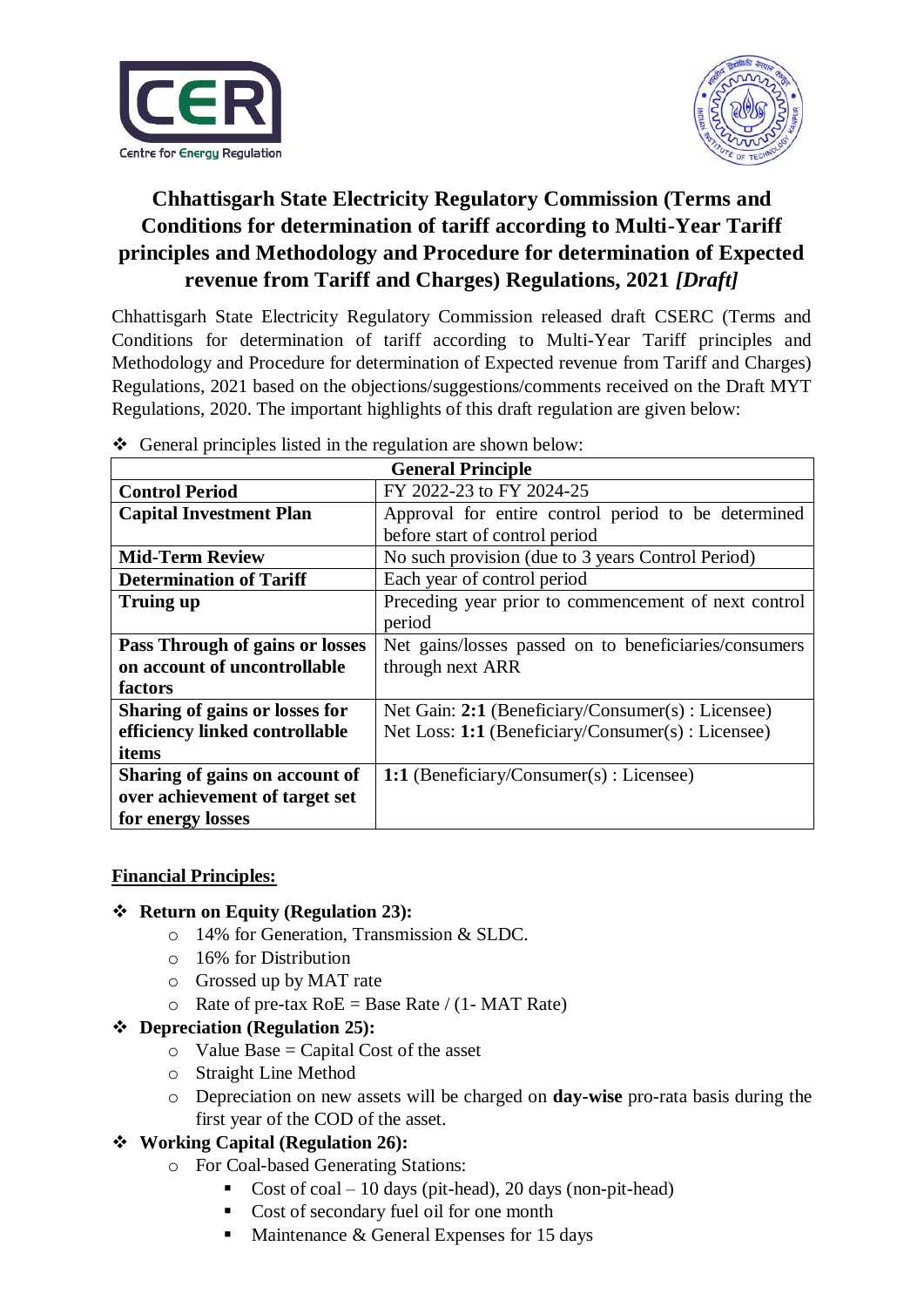



- Maintenance spares @ 20% of O&M Expenses (in case of new generating stations: % of opening GFA)
- Receivables equivalent to 1 month of capacity charges  $\&$  energy charges
- o Transmission:
	- $\blacksquare$  Maintenance & General Expenses for 15 days
	- Maintenance spares  $@$  20% of O&M Expenses
	- Receivables equivalent to 1 month of fixed cost
- o Distribution Wheeling :
	- Maintenance  $&$  General Expenses for 15 days
	- Maintenance spares  $@$  20% of O&M Expenses
	- One month equivalent of the revenue from charges for use of Distribution wires at prevailing tariffs
- o Retail Supply:
	- $\blacksquare$  Maintenance & General Expenses for 15 days
	- Maintenance spares @ 20% of O&M Expenses
	- Receivables equivalent to 1 month of the revenue from sale of electricity at the prevailing tariffs
- **Interest on Working Capital (Regulation 26):** SBI MCLR (one year tenor) + 200 bps (prevailing on  $30<sup>th</sup>$  Sept. of current FY).
- **O&M Expenses (Regulation 40.5, 73.5, 84.4, 93.6, 102.5):**
	- o **Human Resource Expenses:** 
		- Employee Costs
		- **Impact of Pay revision**
		- **Manpower deployed on outsourcing basis**
		- **Consideration of CPI (IW) for normalisation of Employee Cost**
	- o **Maintenance & General Expenses:**
		- A&G Expenses
		- R&M Expenses
		- **Consideration of WPI for normalisation of A&G and R&M Expenses**
		- Base year M&G expenses for FY 2022-23 considered at 51% of O&M expenses allowed in the CERC (Terms & Conditions of Tariff) Regulation, 2019 & projections @ escalation of 3.5% for the remaining year of the control period.

## **Non-tariff Income (Regulation 41, 73.7, 84.6, 95):**

- o Disposal of assets
- o Income from investments, rents
- o **Disposed value of scrap/assets after adjusting its depreciated value**
- o Rental income for using assets which includes receipts against advertisements
- o Interest on advances to suppliers/contractors
- **Income from Other Business (Generation) (Regulation 42):** 
	- $\circ$  2/3<sup>rd</sup> of the income from will be deducted from the Aggregate Revenue Requirement.
	- o **1/3rd of the income from such other business shall be retained by generator**.
- **Allocation Matrix (Distribution Wheeling Business) (Regulation 81):**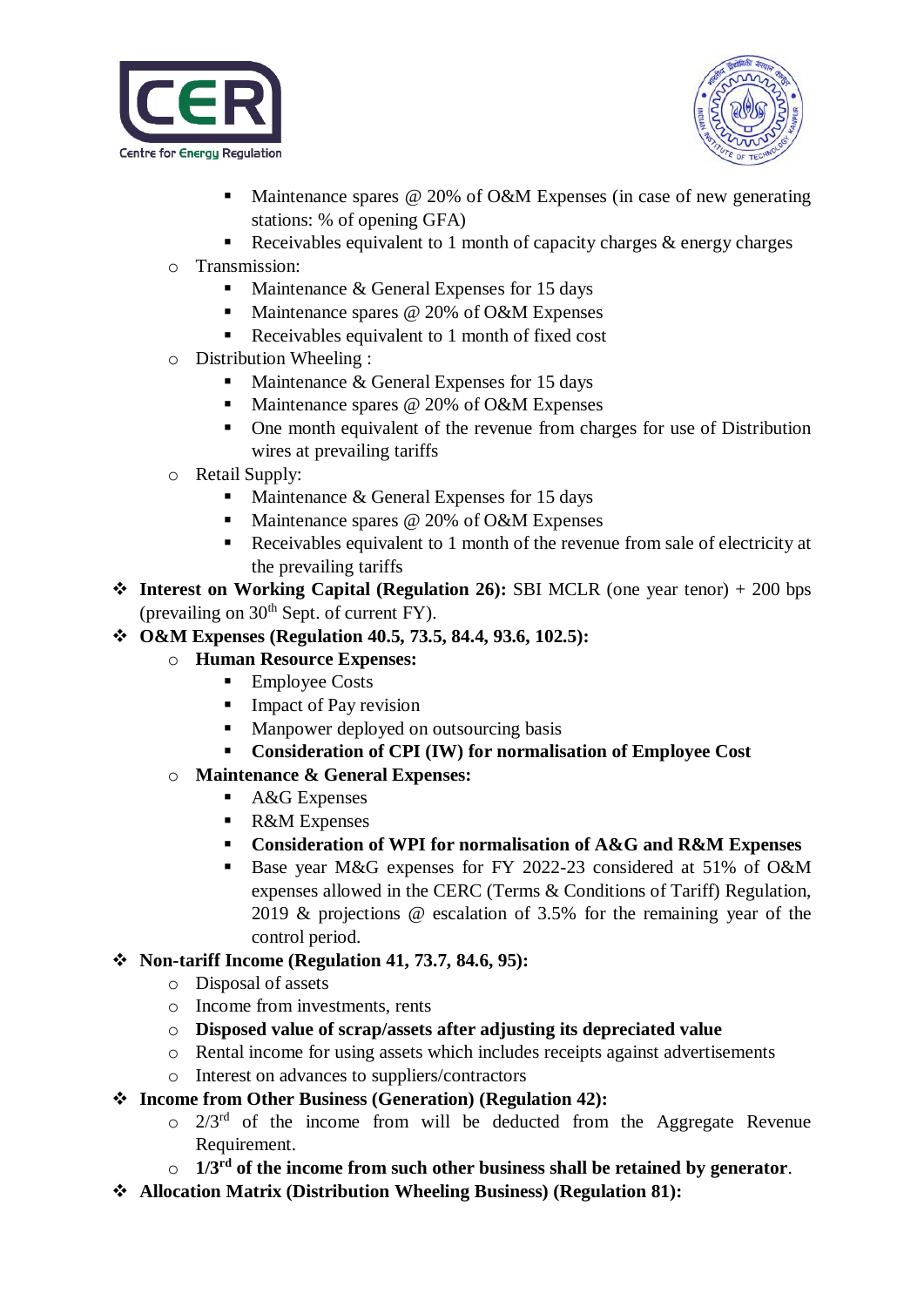



| <b>Particulars</b>                        | <b>Distribution</b><br>Wheeling<br><b>Business</b><br>(%) | <b>Retail Supply</b><br><b>Business</b> (%) |
|-------------------------------------------|-----------------------------------------------------------|---------------------------------------------|
| <b>Power Purchase Expenses</b>            |                                                           |                                             |
| <b>Inter-State Transmission Charges</b>   |                                                           | 100                                         |
| <b>Intra-State Transmission Charges</b>   |                                                           | 100                                         |
| Operation & Maintenance Expenses:         |                                                           |                                             |
| <b>Human Resource Expenses</b>            | 65                                                        | 35                                          |
| Maintenance & General Expenses:           |                                                           |                                             |
| Repair & Maintenance Expenses             | 90                                                        | 10                                          |
| Administrative and General Expenses       | 90                                                        | 10                                          |
| Depreciation                              | 90                                                        | 10                                          |
| Interest on Long-term Loan Capital        | 90                                                        | 10                                          |
| <b>Interest on Working Capital</b>        | 10                                                        | 90                                          |
| Contribution to Pension and Gratuity Fund | 65                                                        | 35                                          |
| Provision for bad and doubtful debts      | 10                                                        | 90                                          |
| Return on Equity                          | 90                                                        | 10                                          |
| Income Tax                                | 90                                                        | 10                                          |

 A new chapter **Determination of Input Price of Coal and Lignite from Integrated Mine**  is added (Chapter 5).

## **Determination of Input Price of Coal and Lignite from Integrated Mine:**

- o Input Price of coal and lignite for energy charges:
	- Determined by the Commission, before that, price will be adopted from the notified price of Coal India Limited commensurate with the grade of the coal from the integrated mine
	- Input price of coal from the integrated mine(s) will be trued up yearly

## **Input Price of Coal = Run of Mine (ROM) Cost + Additional Charges;**

### **1. Run of Mine Cost components & calculations (Regulation 53):**

- i. When allocated through auction mode: ROM Cost = (Quoted Price of Coal) + (Fixed Reserve Price) Where,
	- a. Quoted Price of coal is the Final Price Offer of coal in respect of the concerned coal block or mine, along with subsequent escalation, if any, as provided in the Coal Mine Development and Production Agreement
	- b. Fixed Reserve Price is the fixed reserve price per tonne along with subsequent escalation, if any, as provided in the Coal Mine Development and Production Agreement
- ii. When allocated through allotment route:

ROM Cost =  $[(\text{Annual Extraction Cost } / \text{ATQ}) + \text{Mining Charge}] + (\text{Fixed})$ Reserve Price)

Where,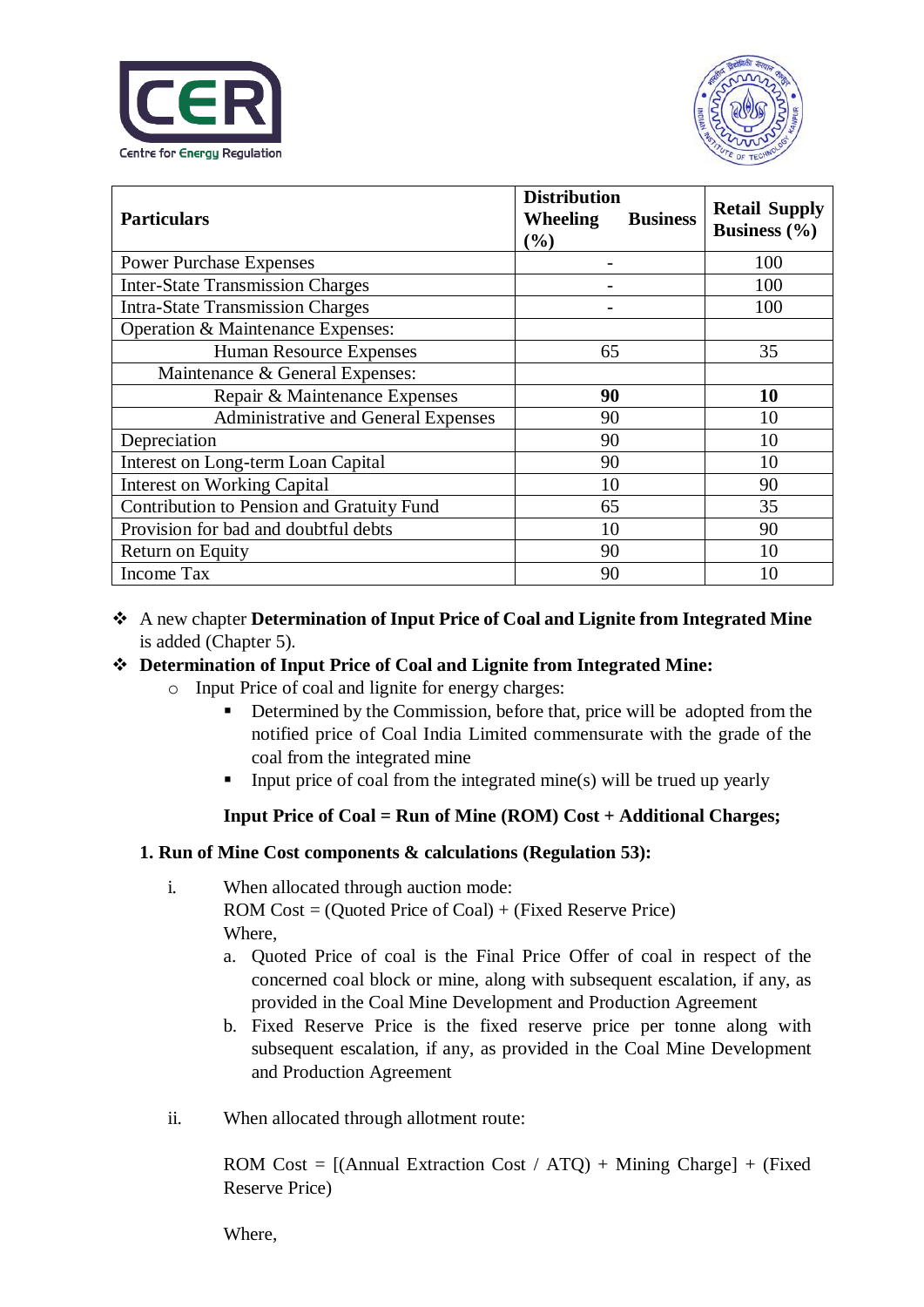



- a. Annual Extraction Cost is the cost of extraction of coal as computed in accordance with Regulation 36F of these regulations
- b. Mining Charge is the charge per tonne of coal paid by the generating company to the Mine Developer and Operator engaged by the generating company for mining, wherever applicable
- c. Fixed Reserve Price is the fixed reserve price per tonne along with subsequent escalation, if any, as provided in the Coal Mine Development and Production Agreement

### **2. Additional Charges components & calculations (Regulation 54):**

- i. Crushing Charges = Annual Crushing Cost / Quantity
- ii. Transportation Charges = Annual Transportation Cost / Quantity
- iii. Handling charges = Annual Handling Cost / Quantity; and
- iv. Washing Charges = Annual Washing Cost / Quantity

The CSERC MYT Regulations, 2021 (Draft) can be accessed [here](https://cer.iitk.ac.in/odf_assets/upload_files/Draft_CSERC_MYT_2021.pdf)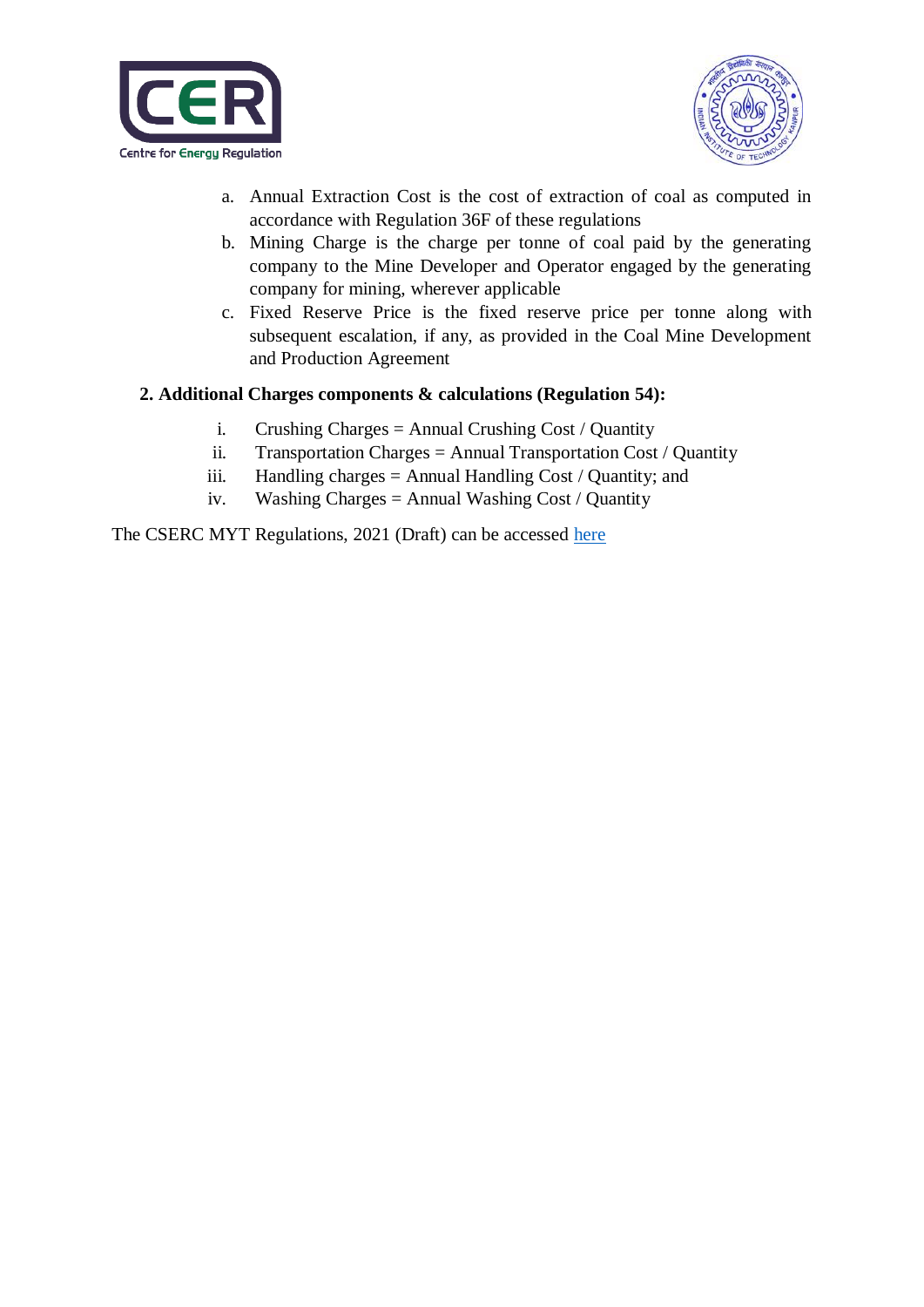



# **CER's Opinion:**

We are pleased to note that several inputs given on the previous draft of the regulations have been incorporated in this revised draft<sup>1</sup>. Some important ones are highlighted here along with additional ones for consideration.

## **1) Efficiency factor in MYT Regulation:**

It is proposed to incorporate appropriate efficiency parameters in tariff as an incentive measure to encourage continual improvement across cost components. For example, the current practice of approving norm based O&M Expenses adjusted by the appropriate price index should also incorporate as explained below:

$$
O\&M_t=O\&M_{t\text{-}1}\times\left(1+\left.\tfrac{\text{Price Index}_{\tau}}{\text{Price Index}_{\text{\tiny t-1}}}-X_t^{\text{OAM}}\right.\right)
$$

Where,

**.** 

O&M - O&M expenditure norm;

Price Index – Consumer Price Index for Industrial Workers (Base year - 2016);  $X_t^{O\&M}$  Factor representing an annual target for efficiency improvement in O&M.

### **Determining the X-factor:**

Appropriate benchmarking studies (for example, Data Envelopment Analysis) should be conducted to set benchmark for efficiency improvement across individual 'controllable' cost parameters across the MYT control period. Since such studies take time, it is suggested that the regulation may incorporate the above suggested approach in principle, and specify a conservative factor keeping in view the actual norm set by the other ERCs. The X-factor should be linked to a target level of identified efficiency index. Such an index may be based on availability for generation and transmission, and reliability of electricity supply to consumers (Example - SAIDI/SAIFI).

An alternate approach may be adopted wherein norm for individual controllable and partially controllable cost parameters such as Employee cost, R&M and A&G. It is advisable that a trajectory for efficiency factor should ideally be provided in advance for each year of the MYT control period.

## **2) Return on Equity (Regulation 23.3):**

As Capital Asset Pricing Model (CAPM), often used for calculating return on equity, provides an estimate of post-tax RoE that should not be grossed up by the rate of

<sup>&</sup>lt;sup>1</sup> For further details and comments given herein, refer to CER's 1<sup>st</sup> Regulatory Manthan on Developing A Multi-year Tariff framework: Insights and Discussion on the Draft Regulation of Gujarat and Chhattisgarh (<https://cer.iitk.ac.in/RM/rm1>) and CER's Newsletter Volume 03 Issue 03. ([https://cer.iitk.ac.in/newsletters/regulatory\\_insights/Volume03\\_Issue03.pdf#page=4](https://cer.iitk.ac.in/newsletters/regulatory_insights/Volume03_Issue03.pdf#page=4))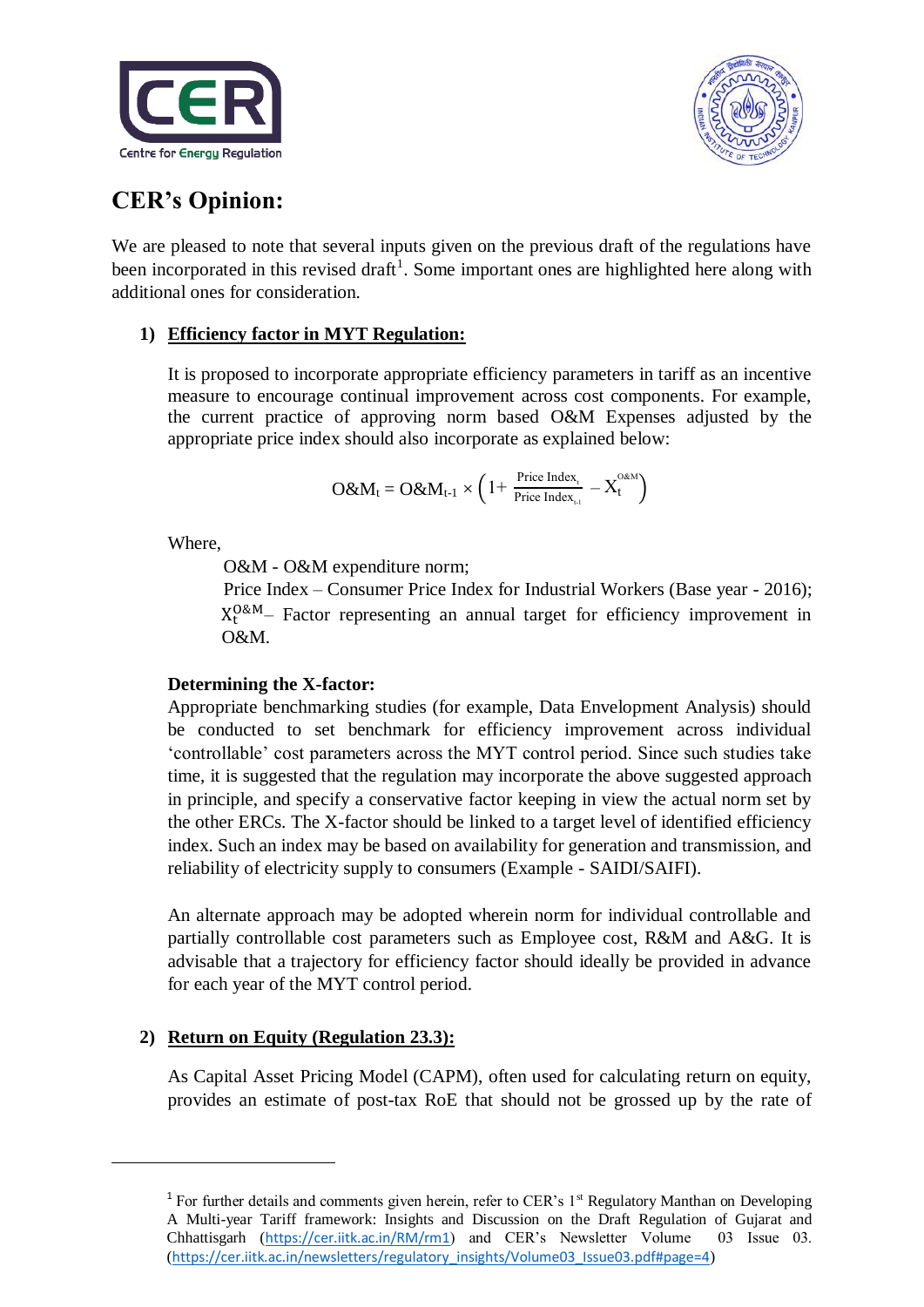



effective tax. Adoption of such approach across the sector is erroneous, and provides excess return. This places additional burden on tariff paid by the consumers.

A recent study at CER, IITK using CAPM and multi-factor models, using a comprehensive data for over 125 infrastructure companies between 1998-2018, estimates the cost of equity for conventional generation sector to range between 12.86- 16.52%, on a post-tax basis, refer Figure 1: Cost of Equity – CAPM and Three-Factor Model.



Figure 1: Cost of Equity – CAPM and Three-Factor Model Refer: Regulatory Insight - Volume 03 Issue 01

(Link - [https://cer.iitk.ac.in/newsletters/regulatory\\_insights/Volume03\\_Issue01.pdf\)](https://cer.iitk.ac.in/newsletters/regulatory_insights/Volume03_Issue01.pdf)

### **3) Pre- or Post-tax RoE? :**

As per Section 23.1 of the draft regulation, "Return on equity shall be computed on **pre-tax basis** in accordance with Regulation 23.2 and to be grossed up as per Regulation 23.3". (Emphasis added)

Given that the above mentioned return is being grossed up by the effective rate of tax, it should be called a **post-tax RoE** instead.

### **4) Working Capital (Regulation 26):**

It needs to be clarified that Maintenance & General expense also includes expenditure towards consumption of maintenance spares; if so, then the maintenance spares at 20% of O&M expenses should be excluded from the definition of working capital to avoid double counting.

### **5) Applicability of NAPAF & NAPLF beyond the MYT Control Period (Regulation 43.1 & 43.2):**

The proposed regulation are applicable till FY 2024-25. Therefore referring to the NAPAF & NAPLF for HTPS up to FY 2026-27 is not desirable.

### **6) Relaxation in Gross Station Heat Rate of 500 MW series plants (Regulation 43.3):**

It needs to be clarified that is there any reason for proposing higher norms for 500 MW series plants (2390 kcal/kWh) on account of gross station heat rate in the draft